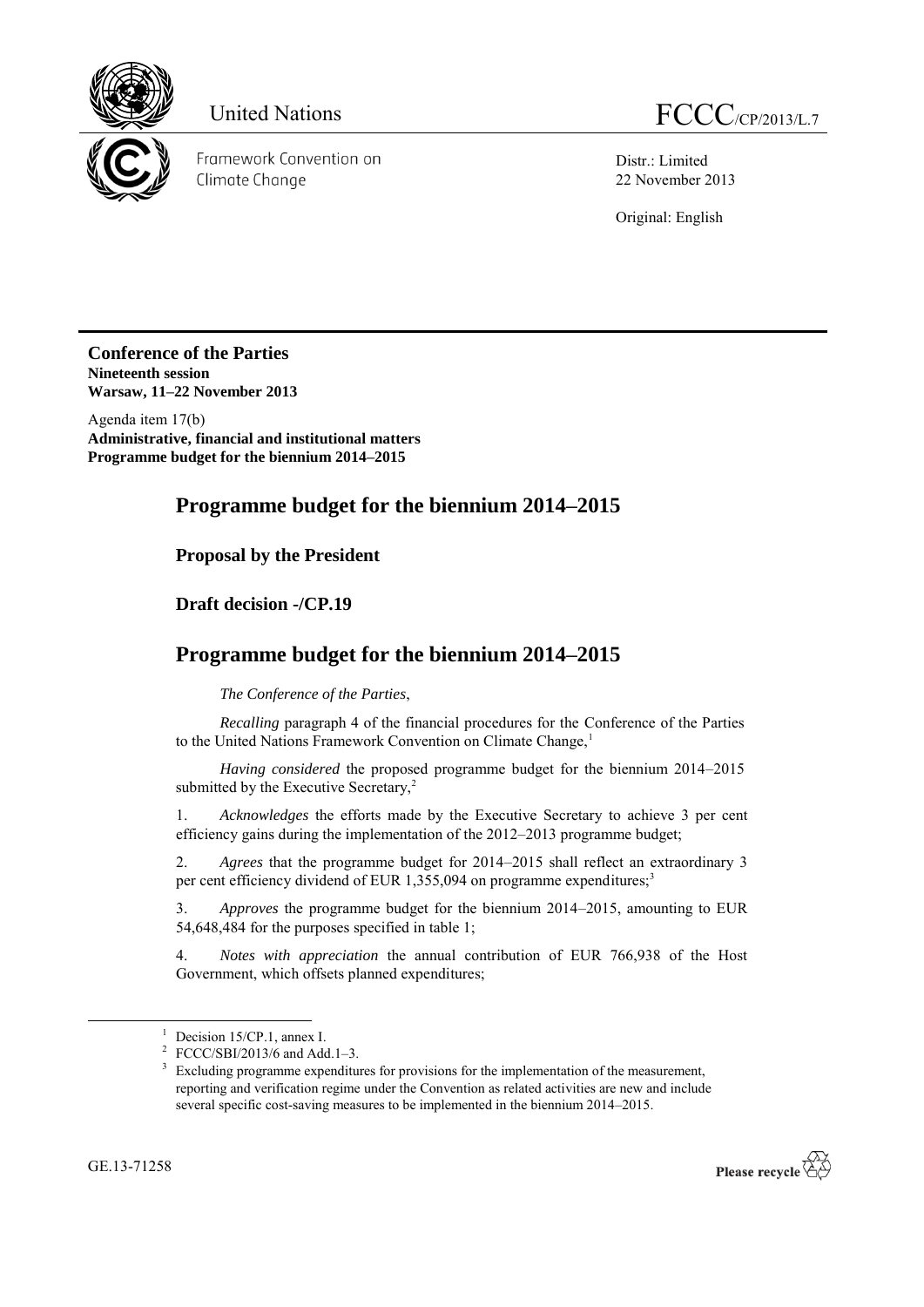5. *Approves* a drawing of EUR 2,800,000 from unspent balances or contributions (carry-over) from previous financial periods to cover part of the budget for the biennium 2014–2015;

6. *Also approves* the staffing table (table 2) for the programme budget;

7. *Notes* that the programme budget contains elements relating to the Convention as well as to the Kyoto Protocol;

8. *Also notes* that the approved programme budget includes additional provisions for undertaking activities to enhance the implementation of existing and new mandates aimed at achieving the objectives of the Adaptation programme and the Mitigation, Data and Analysis programme as specified in document FCCC/SBI/2013/6/Add.1;

9. *Requests* the secretariat, on an exceptional basis and as part of measures to improve cost efficiency, to conduct the reviews of individual annual greenhouse gas inventories of those Annex I Parties which do not have quantified emission reduction or limitation commitments inscribed for the first or the second commitment period of the Kyoto Protocol only one time in the biennium 2014–2015;

10. *Emphasizes* the need for Parties to further save costs by using Bonn, Germany, as the principal venue for meetings: $4$ 

11. *Adopts* the indicative scale of contributions for 2014 and 2015 contained in the annex, covering 71.2 per cent of the indicative contributions specified in table 1;

12. *Invites* the Conference of the Parties serving as the meeting of the Parties to the Kyoto Protocol, at its ninth session, to endorse the elements of the recommended budget as it applies to the Kyoto Protocol;

13*. Also invites* the United Nations General Assembly to decide at its sixty-eighth session (17 September 2013 to 15 September 2014) on the issue of meeting the conference services expenses from its regular budget;

14*. Approves* a contingency budget for conference services, amounting to EUR 8,381,600, to be added to the programme budget for the biennium 2014–2015 in the event that the United Nations General Assembly decides not to provide resources for these activities in the United Nations regular budget (table 3);

15. *Requests* the Executive Secretary to report to the Subsidiary Body for Implementation on the implementation of paragraphs 8 and 14 above, as necessary;

16. *Authorizes* the Executive Secretary to make transfers between each of the main appropriation lines set out in table 1, up to an aggregate limit of 15 per cent of total estimated expenditure for those appropriation lines, provided that a further limitation of up to minus 25 per cent of each such appropriation line shall apply;

17. *Decides* to maintain the level of the working capital reserve at 8.3 per cent of the estimated expenditure;

18. *Invites* all Parties to the Convention to note that contributions to the core budget are due on 1 January of each year in accordance with paragraph 8(b) of the financial procedures and to pay promptly and in full, for each of the years 2014 and 2015, the contributions required to finance expenditures approved under paragraph 3 above and any contributions required to finance the expenditures arising from the decision referred to in paragraph 14 above;

-

<sup>4</sup> Decision 25/CP.18, paragraph 10, and decision 13/CMP.8, paragraph 11.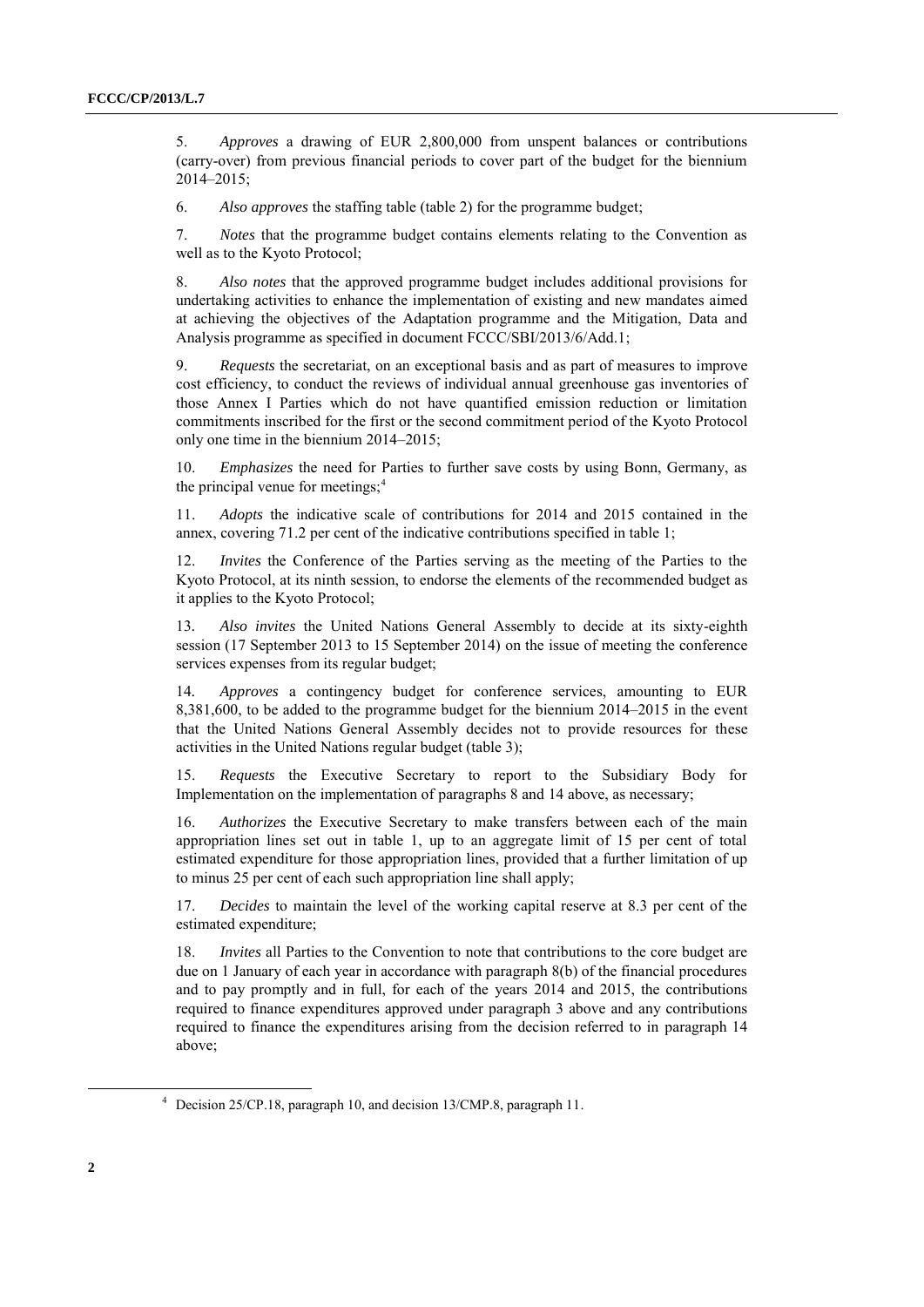19. *Authorizes* the Executive Secretary to implement decisions taken by the Conference of the Parties at its nineteenth session for which provisions are not made under the approved budget, using voluntary contributions and resources available under the core budget;

20. *Urges* Parties to make voluntary contributions, as necessary for the timely implementation of all mandates given to the secretariat and to cover those requirements for support to the implementation of the processes relating to measurement, reporting and verification that cannot be fully met by the core budget at the approved level;

21. *Takes note* of the funding estimates for the Trust Fund for Participation in the UNFCCC Process specified by the Executive Secretary (table 4), and invites Parties to make contributions to this fund;

22. *Also takes note* of the funding estimates for the Trust Fund for Supplementary Activities specified by the Executive Secretary (EUR 47,790,786) for the biennium 2014– 2015 (table 5), and invites Parties to make contributions to this fund;

23. *Requests* the Executive Secretary to report to the Conference of the Parties at its twentieth session (December 2014) on income and budget performance, and to propose any adjustments that might be needed in the programme budget for the biennium 2014–2015.

#### Table 1

### **Proposed core budget for 2014–2015 by programme (EUR)**

|    |                                                                                   | 2014          | 2015       | Total         |
|----|-----------------------------------------------------------------------------------|---------------|------------|---------------|
|    | A. Programme appropriations                                                       |               |            |               |
|    | <b>Executive Direction and Management</b>                                         | 2 2 5 9 9 4 5 | 2 266 985  | 4 5 2 2 9 3 0 |
|    | Mitigation, Data and Analysis                                                     | 6 723 151     | 7985348    | 14 708 499    |
|    | Finance, Technology and Capacity-building                                         | 2 747 990     | 2 856 490  | 5 604 480     |
|    | Adaptation                                                                        | 2 478 449     | 2 466 039  | 4 944 488     |
|    | Sustainable Development Mechanisms                                                | 552 174       | 552 174    | 1 104 348     |
|    | Legal Affairs                                                                     | 1 352 010     | 1 323 010  | 2 675 020     |
|    | Conference Affairs Services                                                       | 1 711 631     | 1732 131   | 3 443 762     |
|    | Communications and Outreach                                                       | 1 611 090     | 1 611 090  | 3 222 180     |
|    | <b>Information Technology Services</b>                                            | 2 949 246     | 2 949 579  | 5 898 825     |
|    | Administrative Services <sup>a</sup>                                              |               |            |               |
|    | B. Secretariat-wide operating $\text{costs}^b$                                    | 1 753 803     | 1 577 864  | 3 3 3 1 6 6 7 |
|    | Programme expenditures $(A + B)$                                                  | 24 135 489    | 25 320 710 | 49 456 199    |
|    | Less: Extraordinary efficiency dividend                                           | 678 702       | 676 392    | 1 355 094     |
|    | C. Revised programme expenditures                                                 | 23 456 787    | 24 644 318 | 48 101 105    |
|    | D. Programme support costs (overheads) $\epsilon$                                 | 3 049 387     | 3 203 761  | 6 2 5 3 1 4 8 |
| Е. | Adjustment to working capital reserved                                            | 182852        | 111 379    | 294 231       |
|    | Total $(C + D + E)$                                                               | 26 689 026    | 27 959 458 | 54 648 484    |
|    | Income                                                                            |               |            |               |
|    | Contribution from the Host Government                                             | 766938        | 766938     | 1 533 876     |
|    | Unspent balances or contributions from previous financial<br>periods (carry-over) | 1 400 000     | 1 400 000  | 2 800 000     |
|    | Indicative contributions                                                          | 24 522 088    | 25 792 520 | 50 314 608    |
|    | <b>Total income</b>                                                               | 26 689 026    | 27 959 458 | 54 648 484    |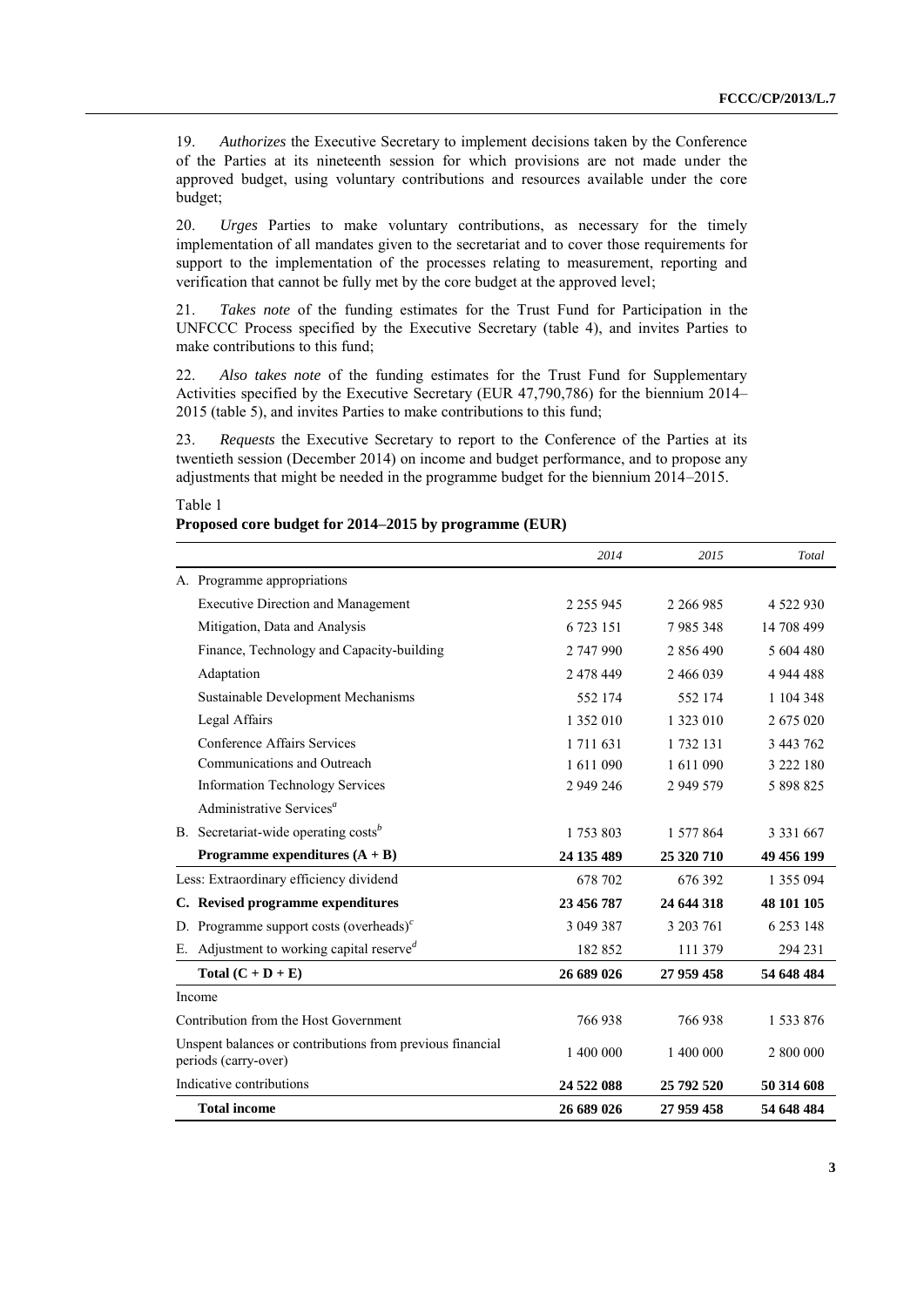<sup>a</sup> Administrative Services (AS) is funded from programme support costs (overheads).

 *Secretariat-wide operating costs are managed by AS.* 

<sup>c</sup> Standard 13 per cent applied for administrative support. See chapter XI of document FCCC/SBI/2013/6.

<sup>*d*</sup> In accordance with the financial procedures (decision 15/CP.1), the core budget is required to maintain a working capital reserve of 8.3 per cent (one month of operating requirements). The total working capital reserve will increase to EUR 2,311,391 by 2015.

Table 2

#### **Secretariat-wide staffing from the core budget**

|                                                    | 2014  | 2015  |
|----------------------------------------------------|-------|-------|
| Professional category and above <sup>a</sup>       |       |       |
| ASG                                                | 1     | 1     |
| $D-2$                                              | 3     | 3     |
| $D-1$                                              | 7     | 7     |
| $P-5$                                              | 15    | 15    |
| $P-4$                                              | 35    | 35    |
| $P-3$                                              | 41    | 43    |
| $P-2$                                              | 15    | 16    |
| <b>Subtotal Professional category and</b><br>above | 117   | 120   |
| <b>Subtotal General Service category</b>           | 52.5  | 53.5  |
| <b>Total</b>                                       | 169.5 | 173.5 |

*<sup>a</sup>*Assistant Secretary-General (ASG), Director (D) and Professional (P).

#### Table 3

## **Resource requirements for the conference services contingency (EUR)**

|                                      | 2014      | 2015      | 2014-2015 |
|--------------------------------------|-----------|-----------|-----------|
| Object of expenditure                |           |           |           |
| Interpretation <sup>a</sup>          | 953 700   | 982 300   | 1 936 000 |
| Documentation <sup>b</sup>           |           |           |           |
| Translation                          | 1 762 100 | 1 815 000 | 3 577 100 |
| Reproduction and distribution        | 596300    | 614 200   | 1 210 500 |
| Meetings services support $\epsilon$ | 194 100   | 199 900   | 394 000   |
| <b>Subtotal</b>                      | 3 506 200 | 3 611 400 | 7 117 600 |
| Programme support costs              | 455 800   | 469 500   | 925 300   |
| Working capital reserve              | 328 800   | 9 9 0 0   | 338 700   |
| <b>Total</b>                         | 4 290 800 | 4 090 800 | 8 381 600 |

*Note*: Assumptions used for calculating the conference services contingency budget include the following:

(a) The expected number of meetings with interpretation does not exceed 40 per session;

(b) The expected documentation volume is based on the calculations provided by the United Nations Office at Geneva;

(c) Meetings services support includes staff normally provided by the United Nations Office at Geneva conference services for the in-session coordination and support of interpretation, translation and reproduction services;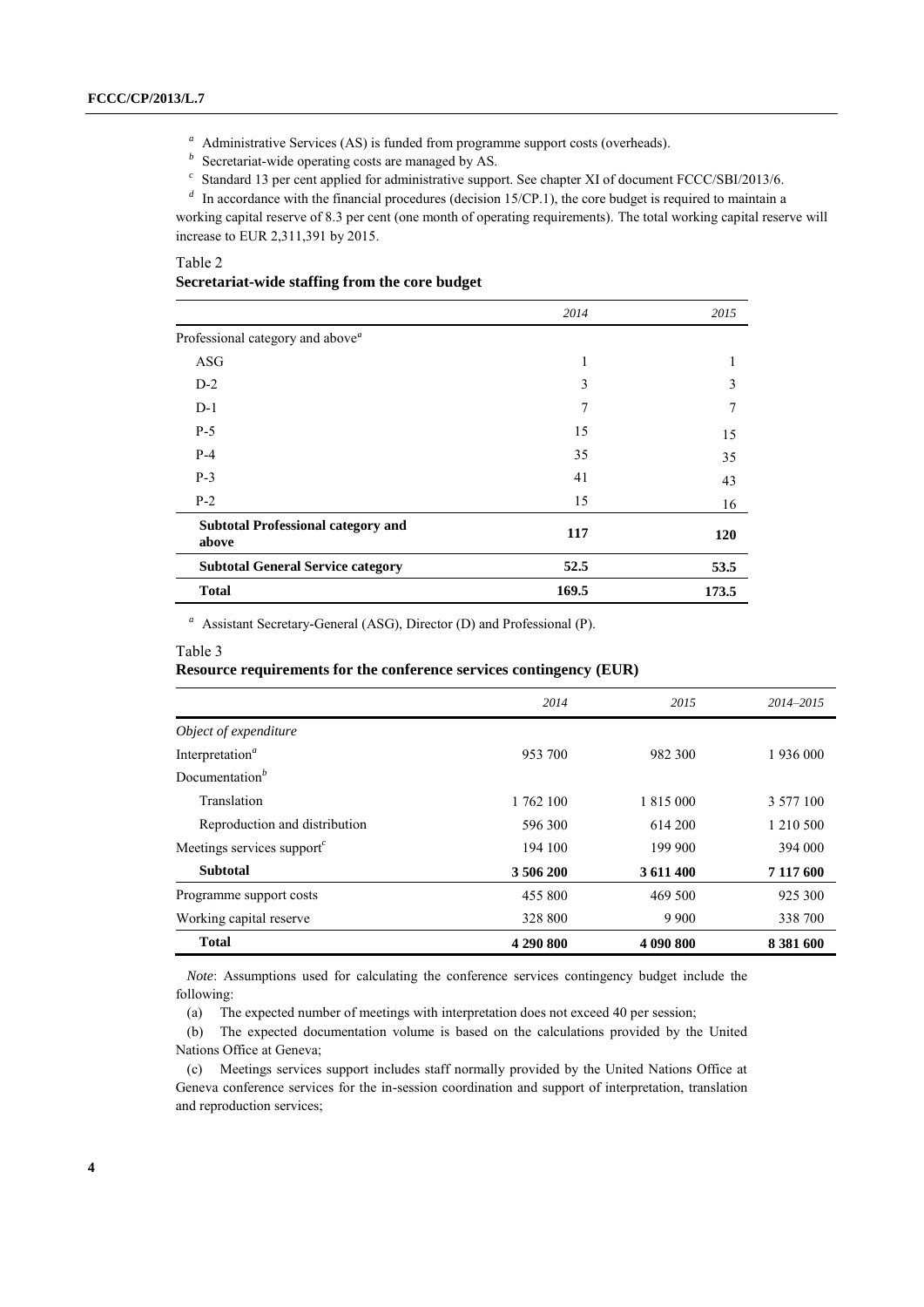(d) Overall, the figures used are conservative and have been applied on the assumption that there will be no major increase in requirements during the biennium.

<sup>a</sup> Includes salaries, travel and daily subsistence allowance for interpreters.

*b*Includes all costs related to the processing of pre-, in- and post-session documentation; translation costs include revision and typing of documents.

<sup>c</sup> Includes salaries, travel and daily subsistence allowance for meeting services support staff and costs for shipment and telecommunications.

### Table 4

| Resource requirements for the Trust Fund for Participation in the UNFCCC Process |  |  |
|----------------------------------------------------------------------------------|--|--|
| in the biennium 2014–2015 $\,$                                                   |  |  |

| Number of delegates                                                                                                                                                               | Estimated cost (EUR) |
|-----------------------------------------------------------------------------------------------------------------------------------------------------------------------------------|----------------------|
| Support for one delegate from each eligible Party to participate in a one-week session<br>organized in Bonn, Germany                                                              |                      |
|                                                                                                                                                                                   | 615 000              |
| Support for one delegate from each eligible Party to participate in a two-week session<br>organized in Bonn                                                                       | 950 000              |
| Support for one delegate from each eligible Party plus a second delegate from each least<br>developed country and each small island developing State to participate in a two-week |                      |
| session organized in Bonn                                                                                                                                                         | 1485 000             |
| Support for two delegates from each eligible Party to participate in a two-week session                                                                                           |                      |
| organized in Bonn                                                                                                                                                                 | 1 905 000            |
| Support for two delegates from each eligible Party plus a delegate from each least<br>developed country and each small island developing State to participate in a two-week       |                      |
| session                                                                                                                                                                           | 2465 000             |

#### Table 5

### **Resource requirements for the Trust Fund for Supplementary Activities in the biennium 2014–2015**

| Activities to be undertaken by the secretariat                                                                                                                                                                                                                                                    | <b>EUR</b>   |
|---------------------------------------------------------------------------------------------------------------------------------------------------------------------------------------------------------------------------------------------------------------------------------------------------|--------------|
| Convention                                                                                                                                                                                                                                                                                        |              |
| Supporting the Ad Hoc Working Group on the Durban Platform for Enhanced Action<br>(ADP)                                                                                                                                                                                                           | 1973613      |
| Supporting four additional ADP meetings                                                                                                                                                                                                                                                           | 4 9 21 6 0 2 |
| Supporting the work programme for the development of modalities and guidelines for<br>monitoring, reporting and verification for developed country Parties stemming from<br>decisions $1/CP.16$ and $2/CP.17$                                                                                     | 1 506 832    |
| Supporting the work on national communications from non-Annex I Parties and the<br>implementation of the work programme of the reconstituted Consultative Group of<br>Experts on National Communications from Parties not included in Annex I to the<br>Convention                                | 2 073 311    |
| Supporting the implementation of national greenhouse gas inventories and related<br>activities by non-Annex I Parties, including the further development and maintenance of<br>the greenhouse gas inventory software for non-Annex I Parties and supporting national<br>forest monitoring systems | 2 704 768    |
| Supporting the implementation of enhanced action on mitigation by developing country<br>Parties                                                                                                                                                                                                   | 3 649 527    |
| Development, deployment and operation of the NAMA registry                                                                                                                                                                                                                                        | 1 166 748    |
| Measurable, reportable and verifiable nationally appropriate mitigation commitments or<br>actions, including quantified emission limitation and reduction objectives, by all<br>developed country Parties, while ensuring the comparability of efforts among them,                                | 2 006 793    |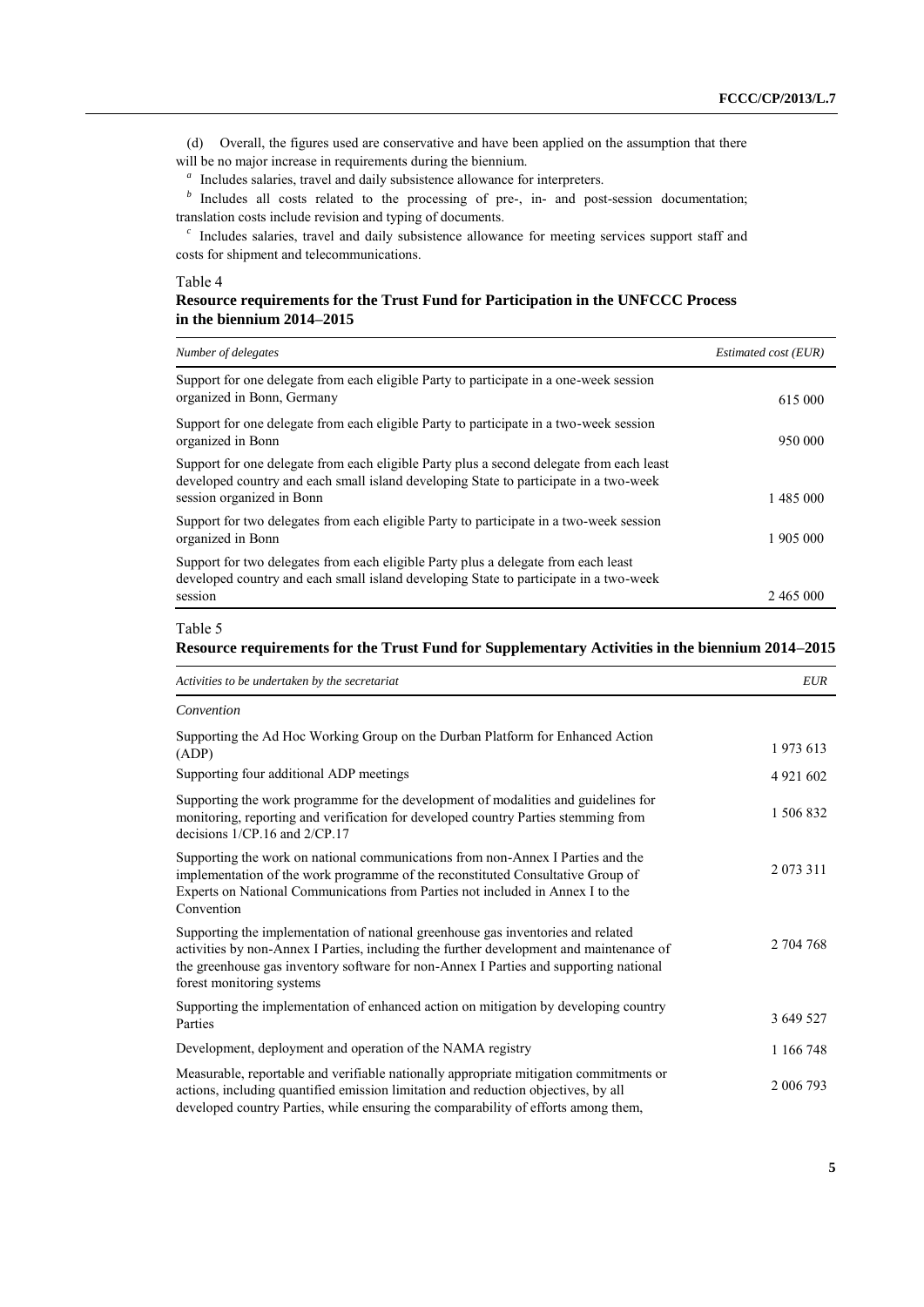| Activities to be undertaken by the secretariat                                                                                                                                                                                                                                                                                                                                                                                                                                   | <b>EUR</b> |
|----------------------------------------------------------------------------------------------------------------------------------------------------------------------------------------------------------------------------------------------------------------------------------------------------------------------------------------------------------------------------------------------------------------------------------------------------------------------------------|------------|
| taking into account differences in their national circumstances                                                                                                                                                                                                                                                                                                                                                                                                                  |            |
| Supporting the implementation of the work programme on climate change education,<br>public awareness and public participation                                                                                                                                                                                                                                                                                                                                                    | 356899     |
| Supporting the work of the Standing Committee on Finance                                                                                                                                                                                                                                                                                                                                                                                                                         | 1 304 834  |
| Supporting the implementation of the Technology Mechanism and the work of the<br>Technology Executive Committee, including the implementation of the framework for<br>meaningful and effective actions to enhance the implementation of Article 4, paragraph<br>5, of the Convention                                                                                                                                                                                             | 1 105 400  |
| Supporting the implementation of the Cancun Adaptation Framework                                                                                                                                                                                                                                                                                                                                                                                                                 | 4 643 441  |
| Supporting the least developed countries and the Least Developed Countries Expert<br>Group                                                                                                                                                                                                                                                                                                                                                                                       | 1 457 418  |
| Supporting the implementation of the Nairobi work programme on impacts, vulnerability<br>and adaptation to climate change                                                                                                                                                                                                                                                                                                                                                        | 1 507 601  |
| Supporting activities relating to climate change science, research and systematic<br>observation                                                                                                                                                                                                                                                                                                                                                                                 | 352 567    |
| Supporting the periodic review of the adequacy of the long-term global goal referred to<br>in decision 1/CP.16, paragraph 4                                                                                                                                                                                                                                                                                                                                                      | 935 685    |
| Stakeholder engagement and knowledge management                                                                                                                                                                                                                                                                                                                                                                                                                                  | 912 964    |
| <b>Subtotal</b>                                                                                                                                                                                                                                                                                                                                                                                                                                                                  | 32 580 001 |
| Kyoto Protocol                                                                                                                                                                                                                                                                                                                                                                                                                                                                   |            |
| Developing and maintaining the compilation and accounting database under the Kyoto<br>Protocol                                                                                                                                                                                                                                                                                                                                                                                   | 429 369    |
| Supporting the Compliance Committee of the Kyoto Protocol                                                                                                                                                                                                                                                                                                                                                                                                                        | 515 079    |
| <b>Subtotal</b>                                                                                                                                                                                                                                                                                                                                                                                                                                                                  | 944 448    |
| Convention and Kyoto Protocol                                                                                                                                                                                                                                                                                                                                                                                                                                                    |            |
| Supporting activities relating to land use, land-use change and forestry, reducing<br>emissions from deforestation and forest degradation, the enhancement of carbon sinks<br>and the role of sinks in future mitigation actions                                                                                                                                                                                                                                                 | 2 936 893  |
| Providing training for expert review teams and organizing meetings of the lead reviewers                                                                                                                                                                                                                                                                                                                                                                                         | 1899259    |
| Supporting activities relating to the impact of the implementation of response measures                                                                                                                                                                                                                                                                                                                                                                                          | 555 282    |
| Maintaining and developing UNFCCC information systems for the receipt, processing<br>and review of greenhouse gas data, including the UNFCCC submission portal, the<br>Inventory Virtual Team Room and the greenhouse gas data interface                                                                                                                                                                                                                                         | 343 370    |
| Facilitating the implementation of the work programme on the revision of the<br>"Guidelines for the preparation of national communications by Parties included in<br>Annex I to the Convention, Part I: UNFCCC reporting guidelines on annual<br>inventories", the use of the Intergovernmental Panel on Climate Changes 2006 IPCC<br>Guidelines for National Greenhouse Gas Inventories and the revision of provisions<br>relating to Articles 5, 7 and 8 of the Kyoto Protocol | 174 020    |
| Supporting the upgraded software (CRF Reporter) for the reporting of greenhouse gas<br>emissions by Annex I Parties                                                                                                                                                                                                                                                                                                                                                              | 909 303    |
| Supporting the implementation of the framework for capacity-building in developing<br>countries established under decision 2/CP.7 and the framework for capacity-building in<br>countries with economies in transition established under decision 3/CP.7                                                                                                                                                                                                                         | 402 099    |
| Supporting the implementation of Article 7, paragraph 6, of the Convention and side<br>events and exhibits at sessions                                                                                                                                                                                                                                                                                                                                                           | 836 923    |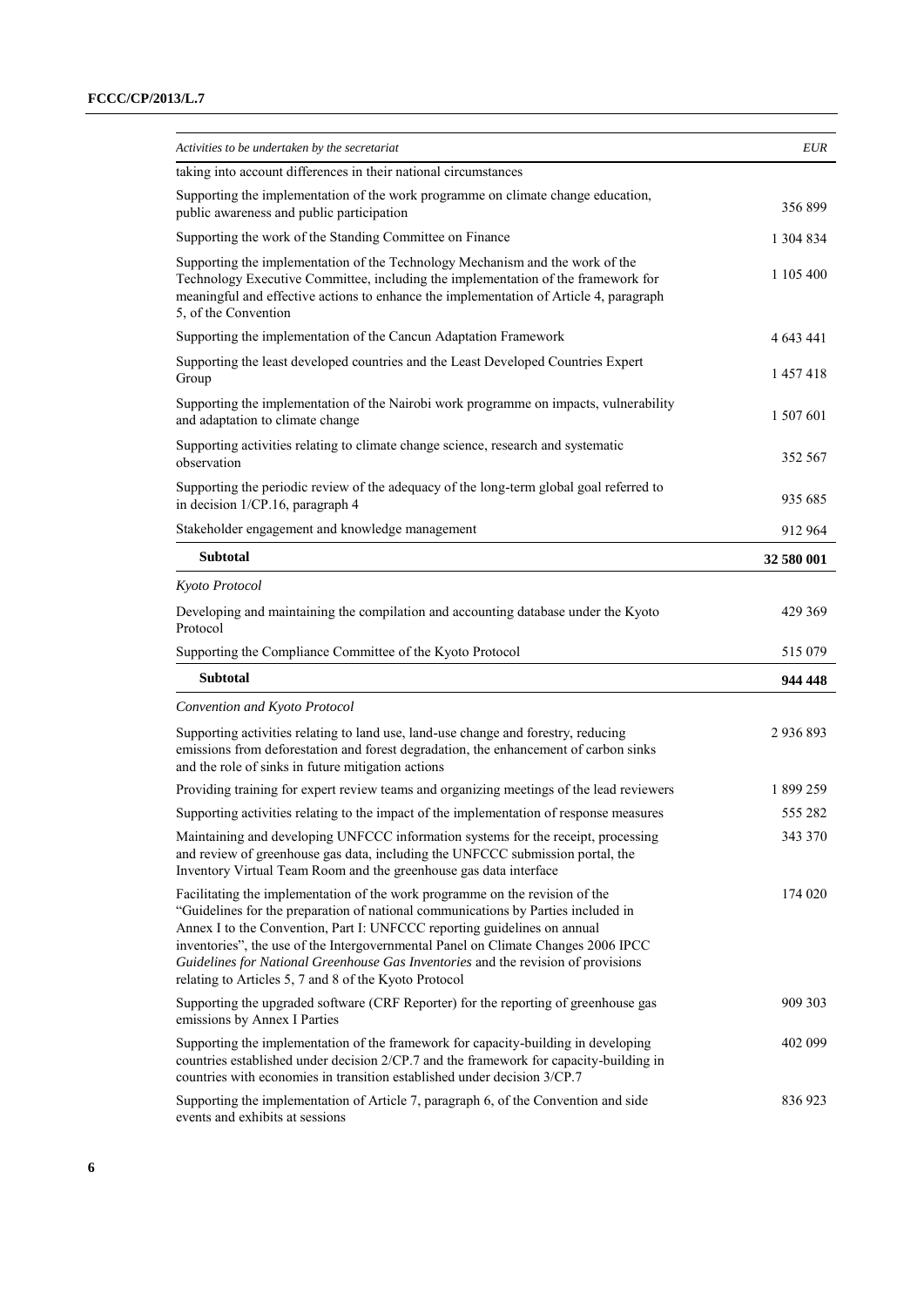| Activities to be undertaken by the secretariat                                                                                                                                                                                           | <b>EUR</b> |
|------------------------------------------------------------------------------------------------------------------------------------------------------------------------------------------------------------------------------------------|------------|
| Managing the secretariat's business records                                                                                                                                                                                              | 848 223    |
| Providing archive services for the historical records of the UNFCCC                                                                                                                                                                      | 1 374 204  |
| Digitizing audio and video recordings                                                                                                                                                                                                    | 1 170 462  |
| Developing internal communication tools and channels within the secretariat, in order to<br>ensure communication between management and staff and between and among staff.<br>with a view to supporting corporate culture and engagement | 235 085    |
| Relaunching the website for the UNFCCC: phase $II$ – from negotiation support to<br>climate action                                                                                                                                       | 1 802 034  |
| Undertaking a digital media campaign to create a grounds well for the twenty-first<br>session of the Conference of the Parties                                                                                                           | 330 005    |
| Maintaining the online portal for UNFCCC information in Spanish                                                                                                                                                                          | 184755     |
| Developing country media training in the run-up to United Nations climate change<br>conferences                                                                                                                                          | 264 420    |
| <b>Subtotal</b>                                                                                                                                                                                                                          | 14 266 337 |
| <b>Grand</b> total                                                                                                                                                                                                                       | 47 790 786 |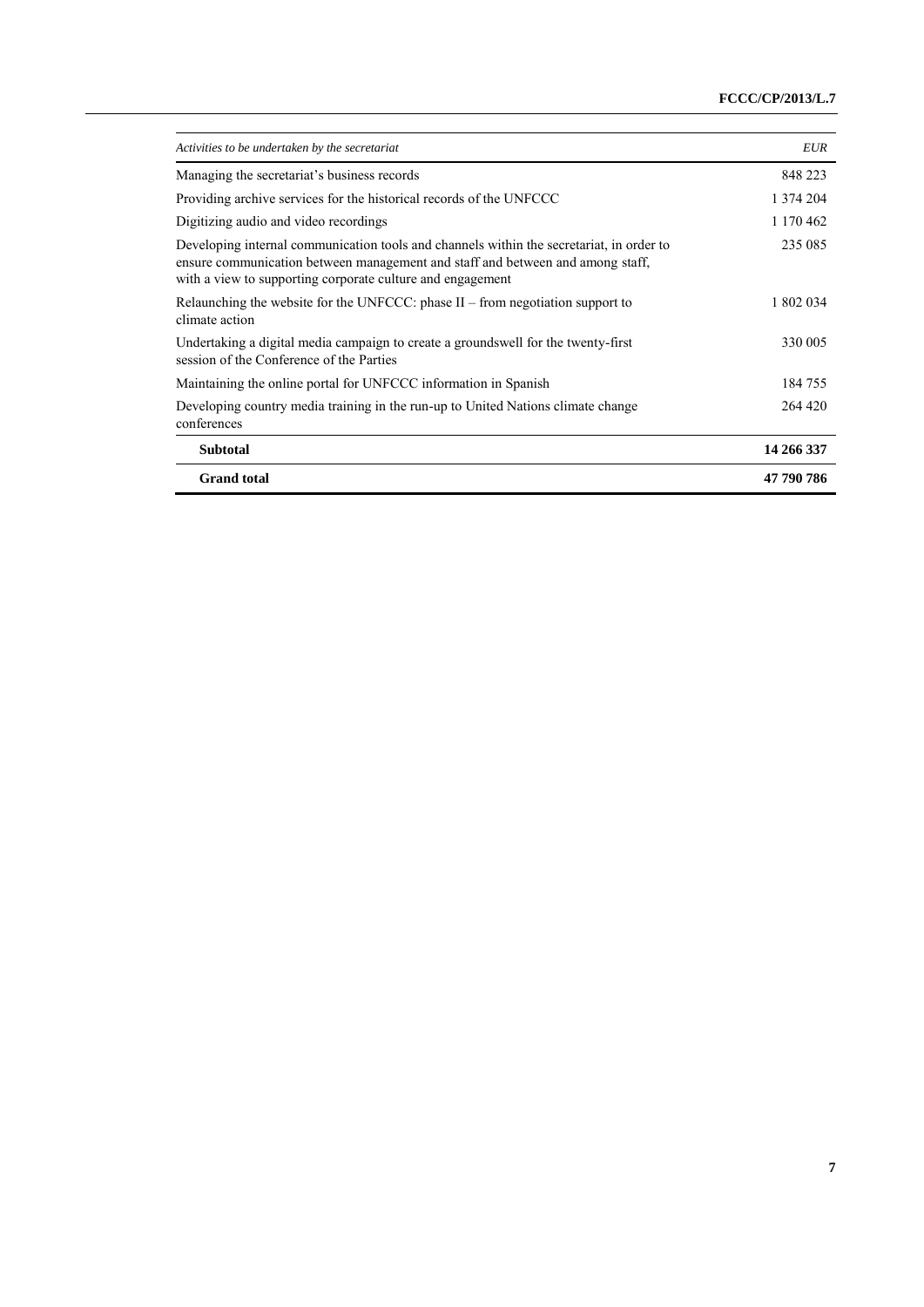## **Annex**

Table 6

## **Indicative scale of contributions from Parties to the Convention for the biennium 2014–2015**

| Party                            | United Nations scale of<br>assessments for 2014 | <b>UNFCCC</b> adjusted scale<br>of assessments for 2014 | UNFCCC adjusted scale of<br>assessments for 2015 |
|----------------------------------|-------------------------------------------------|---------------------------------------------------------|--------------------------------------------------|
| Afghanistan                      | 0.005                                           | 0.005                                                   | 0.005                                            |
| Albania                          | 0.010                                           | 0.010                                                   | 0.010                                            |
| Algeria                          | 0.137                                           | 0.134                                                   | 0.134                                            |
| Andorra                          | 0.008                                           | 0.008                                                   | 0.008                                            |
| Angola                           | 0.010                                           | 0.010                                                   | 0.010                                            |
| Antigua and Barbuda              | 0.002                                           | 0.002                                                   | 0.002                                            |
| Argentina                        | 0.432                                           | 0.421                                                   | 0.421                                            |
| Armenia                          | 0.007                                           | 0.007                                                   | 0.007                                            |
| Australia                        | 2.074                                           | 2.022                                                   | 2.022                                            |
| Austria                          | 0.798                                           | 0.778                                                   | 0.778                                            |
| Azerbaijan                       | 0.040                                           | 0.039                                                   | 0.039                                            |
| Bahamas                          | 0.017                                           | 0.017                                                   | 0.017                                            |
| Bahrain                          | 0.039                                           | 0.038                                                   | 0.038                                            |
| Bangladesh                       | 0.010                                           | 0.010                                                   | 0.010                                            |
| <b>Barbados</b>                  | 0.008                                           | 0.008                                                   | 0.008                                            |
| Belarus                          | 0.056                                           | 0.055                                                   | 0.055                                            |
| Belgium                          | 0.998                                           | 0.973                                                   | 0.973                                            |
| Belize                           | 0.001                                           | 0.001                                                   | 0.001                                            |
| Benin                            | 0.003                                           | 0.003                                                   | 0.003                                            |
| Bhutan                           | 0.001                                           | 0.001                                                   | 0.001                                            |
| Bolivia (Plurinational State of) | 0.009                                           | 0.009                                                   | 0.009                                            |
| Bosnia and Herzegovina           | 0.017                                           | 0.017                                                   | 0.017                                            |
| Botswana                         | 0.017                                           | 0.017                                                   | 0.017                                            |
| <b>Brazil</b>                    | 2.934                                           | 2.861                                                   | 2.861                                            |
| Brunei Darussalam                | 0.026                                           | 0.025                                                   | 0.025                                            |
| Bulgaria                         | 0.047                                           | 0.046                                                   | 0.046                                            |
| Burkina Faso                     | 0.003                                           | 0.003                                                   | 0.003                                            |
| Burundi                          | 0.001                                           | 0.001                                                   | 0.001                                            |
| Cambodia                         | 0.004                                           | 0.004                                                   | 0.004                                            |
| Cameroon                         | 0.012                                           | 0.012                                                   | 0.012                                            |
| Canada                           | 2.984                                           | 2.909                                                   | 2.909                                            |
| Cabo Verde                       | 0.001                                           | 0.001                                                   | 0.001                                            |
| Central African Republic         | 0.001                                           | 0.001                                                   | 0.001                                            |
| Chad                             | 0.002                                           | 0.002                                                   | 0.002                                            |
| Chile                            | 0.334                                           | 0.326                                                   | 0.326                                            |
| China                            | 5.148                                           | 5.019                                                   | 5.019                                            |
| Colombia                         | 0.259                                           | 0.253                                                   | 0.253                                            |
| Comoros                          | 0.001                                           | 0.001                                                   | 0.001                                            |
| Congo                            | 0.005                                           | 0.005                                                   | 0.005                                            |
| Cook Islands                     | 0.001                                           | 0.001                                                   | 0.001                                            |
| Costa Rica                       | 0.038                                           | 0.037                                                   | 0.037                                            |
| Côte d'Ivoire                    | 0.011                                           | 0.011                                                   | 0.011                                            |
| Croatia                          | 0.126                                           | 0.123                                                   | 0.123                                            |
| Cuba                             | 0.069                                           | 0.067                                                   | 0.067                                            |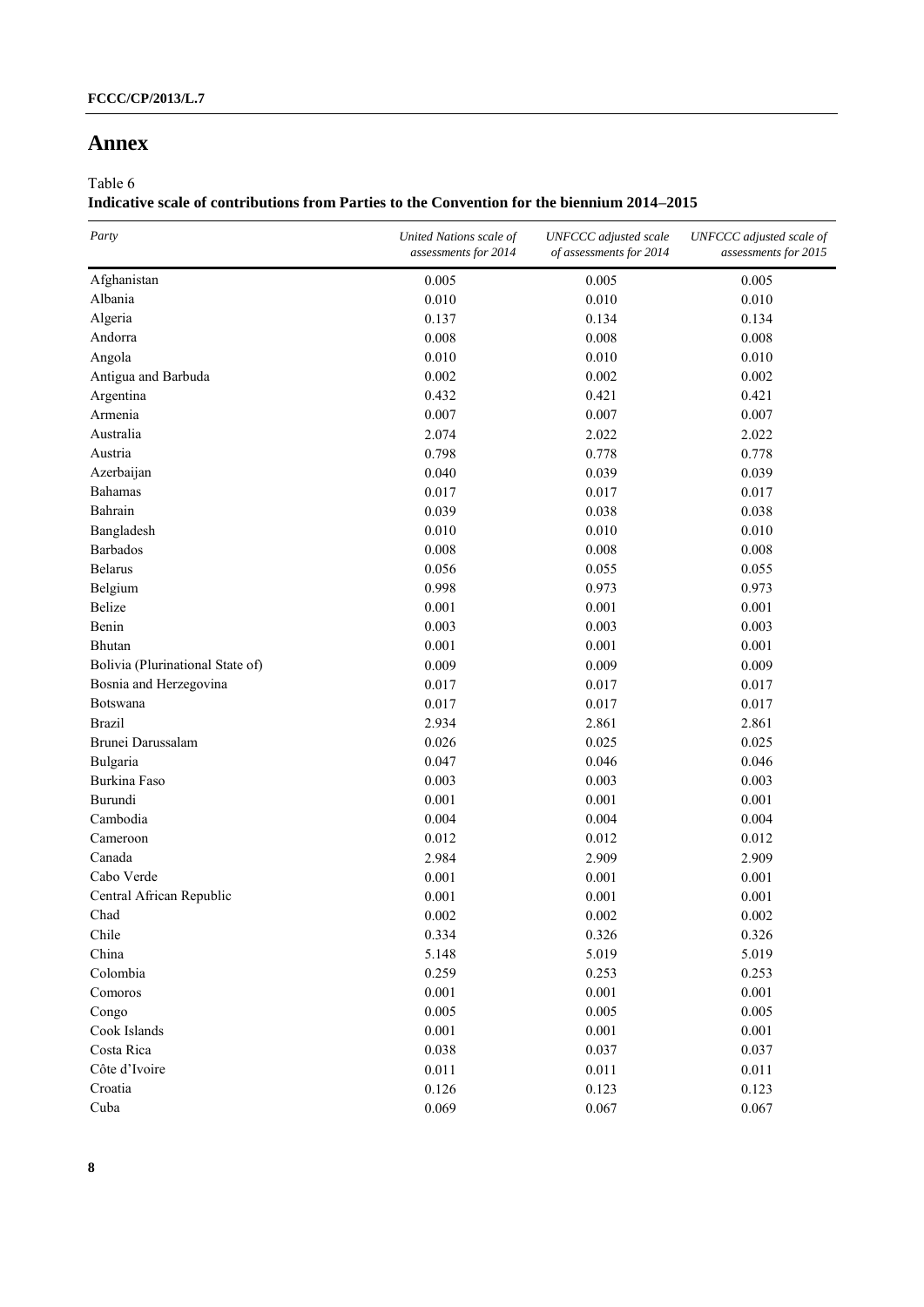| Party                                 | United Nations scale of<br>assessments for 2014 | <b>UNFCCC</b> adjusted scale<br>of assessments for 2014 | UNFCCC adjusted scale of<br>assessments for 2015 |
|---------------------------------------|-------------------------------------------------|---------------------------------------------------------|--------------------------------------------------|
| Cyprus                                | 0.047                                           | 0.046                                                   | 0.046                                            |
| Czech Republic                        | 0.386                                           | 0.376                                                   | 0.376                                            |
| Democratic People's Republic of Korea | 0.006                                           | 0.006                                                   | 0.006                                            |
| Democratic Republic of the Congo      | 0.003                                           | 0.003                                                   | 0.003                                            |
| Denmark                               | 0.675                                           | 0.658                                                   | 0.658                                            |
| Djibouti                              | 0.001                                           | 0.001                                                   | 0.001                                            |
| Dominica                              | 0.001                                           | 0.001                                                   | 0.001                                            |
| Dominican Republic                    | 0.045                                           | 0.044                                                   | 0.044                                            |
| Ecuador                               | 0.044                                           | 0.043                                                   | 0.043                                            |
| Egypt                                 | 0.134                                           | 0.131                                                   | 0.131                                            |
| El Salvador                           | 0.016                                           | 0.016                                                   | 0.016                                            |
| <b>Equatorial Guinea</b>              | 0.010                                           | 0.010                                                   | 0.010                                            |
| Eritrea                               | 0.001                                           | 0.001                                                   | 0.001                                            |
| Estonia                               | 0.040                                           | 0.039                                                   | 0.039                                            |
| Ethiopia                              | 0.010                                           | 0.010                                                   | 0.010                                            |
| European Union                        | 2.500                                           | 2.500                                                   | 2.500                                            |
| Fiji                                  | 0.003                                           | 0.003                                                   | 0.003                                            |
| Finland                               | 0.519                                           | 0.506                                                   | 0.506                                            |
| France                                | 5.593                                           | 5.453                                                   | 5.453                                            |
| Gabon                                 | 0.020                                           | 0.020                                                   | 0.020                                            |
|                                       |                                                 |                                                         |                                                  |
| Gambia                                | 0.001                                           | 0.001                                                   | 0.001                                            |
| Georgia                               | 0.007                                           | 0.007                                                   | 0.007                                            |
| Germany                               | 7.141                                           | 6.963                                                   | 6.963                                            |
| Ghana                                 | 0.014                                           | 0.014                                                   | 0.014                                            |
| Greece                                | 0.638                                           | 0.622                                                   | 0.622                                            |
| Grenada                               | 0.001                                           | 0.001                                                   | 0.001                                            |
| Guatemala                             | 0.027                                           | 0.026                                                   | 0.026                                            |
| Guinea                                | 0.001                                           | 0.001                                                   | 0.001                                            |
| Guinea-Bissau                         | 0.001                                           | 0.001                                                   | 0.001                                            |
| Guyana                                | 0.001                                           | 0.001                                                   | 0.001                                            |
| Haiti                                 | 0.003                                           | 0.003                                                   | 0.003                                            |
| Honduras                              | 0.008                                           | 0.008                                                   | 0.008                                            |
| Hungary                               | 0.266                                           | 0.259                                                   | 0.259                                            |
| Iceland                               | 0.027                                           | 0.026                                                   | 0.026                                            |
| India                                 | 0.666                                           | 0.649                                                   | 0.649                                            |
| Indonesia                             | 0.346                                           | 0.337                                                   | 0.337                                            |
| Iran (Islamic Republic of)            | 0.356                                           | 0.347                                                   | 0.347                                            |
| Iraq                                  | 0.068                                           | 0.066                                                   | 0.066                                            |
| Ireland                               | 0.418                                           | 0.408                                                   | 0.408                                            |
| Israel                                | 0.396                                           | 0.386                                                   | 0.386                                            |
| Italy                                 | 4.448                                           | 4.337                                                   | 4.337                                            |
| Jamaica                               | 0.011                                           | 0.011                                                   | 0.011                                            |
| Japan                                 | 10.833                                          | 10.562                                                  | 10.562                                           |
| Jordan                                | 0.022                                           | 0.021                                                   | 0.021                                            |
| Kazakhstan                            | 0.121                                           | 0.118                                                   | 0.118                                            |
| Kenya                                 | 0.013                                           | 0.013                                                   | 0.013                                            |
| Kiribati                              | 0.001                                           | 0.001                                                   | 0.001                                            |
| Kuwait                                | 0.273                                           | 0.266                                                   | 0.266                                            |
| Kyrgyzstan                            | 0.002                                           | 0.002                                                   | 0.002                                            |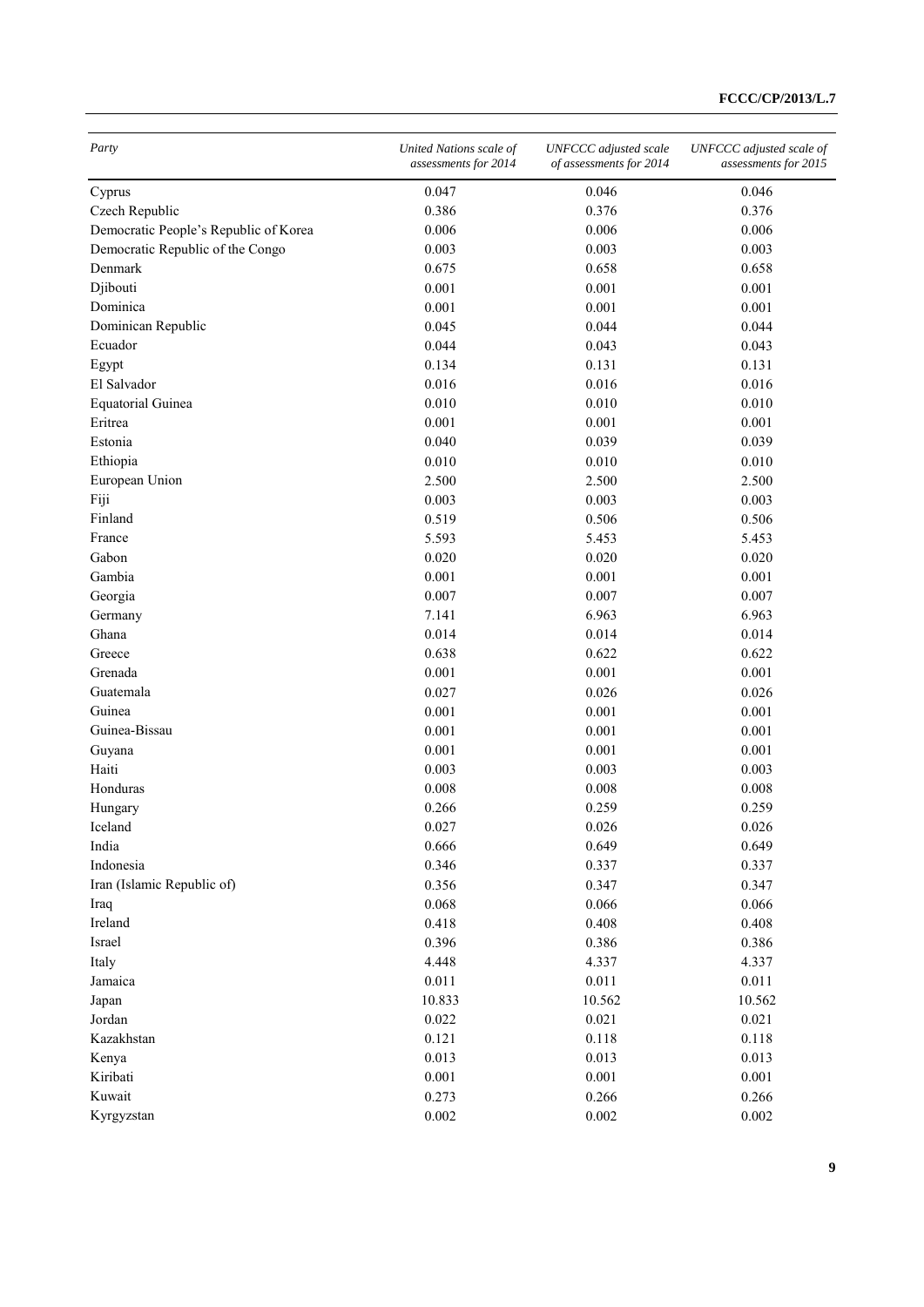| Party                            | United Nations scale of<br>assessments for 2014 | <b>UNFCCC</b> adjusted scale<br>of assessments for 2014 | UNFCCC adjusted scale of<br>assessments for 2015 |
|----------------------------------|-------------------------------------------------|---------------------------------------------------------|--------------------------------------------------|
| Lao People's Democratic Republic | 0.002                                           | 0.002                                                   | 0.002                                            |
| Latvia                           | 0.047                                           | 0.046                                                   | 0.046                                            |
| Lebanon                          | 0.042                                           | 0.041                                                   | 0.041                                            |
| Lesotho                          | 0.001                                           | 0.001                                                   | 0.001                                            |
| Liberia                          | 0.001                                           | 0.001                                                   | 0.001                                            |
| Libya                            | 0.142                                           | 0.138                                                   | 0.138                                            |
| Liechtenstein                    | 0.009                                           | 0.009                                                   | 0.009                                            |
| Lithuania                        | 0.073                                           | 0.071                                                   | 0.071                                            |
| Luxembourg                       | 0.081                                           | 0.079                                                   | 0.079                                            |
| Madagascar                       | 0.003                                           | 0.003                                                   | 0.003                                            |
| Malawi                           | 0.002                                           | 0.002                                                   | 0.002                                            |
| Malaysia                         | 0.281                                           | 0.274                                                   | 0.274                                            |
| Maldives                         | 0.001                                           | 0.001                                                   | 0.001                                            |
| Mali                             | 0.004                                           | 0.004                                                   | 0.004                                            |
| Malta                            | 0.016                                           | 0.016                                                   | 0.016                                            |
| Marshall Islands                 | 0.001                                           | 0.001                                                   | 0.001                                            |
| Mauritania                       | 0.002                                           | 0.002                                                   | 0.002                                            |
| Mauritius                        | 0.013                                           | 0.013                                                   | 0.013                                            |
| Mexico                           | 1.842                                           | 1.796                                                   | 1.796                                            |
| Micronesia (Federated States of) | 0.001                                           | 0.001                                                   | 0.001                                            |
| Monaco                           | 0.012                                           | 0.012                                                   | 0.012                                            |
| Mongolia                         | 0.003                                           | 0.003                                                   | 0.003                                            |
| Montenegro                       | 0.005                                           | 0.005                                                   | 0.005                                            |
| Morocco                          | 0.062                                           | 0.060                                                   | 0.060                                            |
|                                  |                                                 |                                                         |                                                  |
| Mozambique                       | 0.003                                           | 0.003                                                   | 0.003                                            |
| Myanmar                          | 0.010                                           | 0.010                                                   | 0.010                                            |
| Namibia                          | 0.010                                           | 0.010                                                   | 0.010                                            |
| Nauru                            | 0.001                                           | 0.001                                                   | 0.001                                            |
| Nepal                            | 0.006                                           | 0.006                                                   | 0.006                                            |
| Netherlands                      | 1.654                                           | 1.613                                                   | 1.613                                            |
| New Zealand                      | 0.253                                           | 0.247                                                   | 0.247                                            |
| Nicaragua                        | 0.003                                           | 0.003                                                   | 0.003                                            |
| Niger                            | 0.002                                           | 0.002                                                   | 0.002                                            |
| Nigeria                          | 0.090                                           | 0.088                                                   | 0.088                                            |
| Niue                             | 0.001                                           | 0.001                                                   | 0.001                                            |
| Norway                           | 0.851                                           | 0.830                                                   | 0.830                                            |
| Oman                             | 0.102                                           | 0.099                                                   | 0.099                                            |
| Pakistan                         | 0.085                                           | 0.083                                                   | 0.083                                            |
| Palau                            | 0.001                                           | 0.001                                                   | 0.001                                            |
| Panama                           | 0.026                                           | 0.025                                                   | 0.025                                            |
| Papua New Guinea                 | 0.004                                           | 0.004                                                   | 0.004                                            |
| Paraguay                         | 0.010                                           | 0.010                                                   | 0.010                                            |
| Peru                             | 0.117                                           | 0.114                                                   | 0.114                                            |
| Philippines                      | 0.154                                           | 0.150                                                   | 0.150                                            |
| Poland                           | 0.921                                           | 0.898                                                   | 0.898                                            |
| Portugal                         | 0.474                                           | 0.462                                                   | 0.462                                            |
| Qatar                            | 0.209                                           | 0.204                                                   | 0.204                                            |
| Republic of Korea                | 1.994                                           | 1.944                                                   | 1.944                                            |
| Republic of Moldova              | 0.003                                           | 0.003                                                   | 0.003                                            |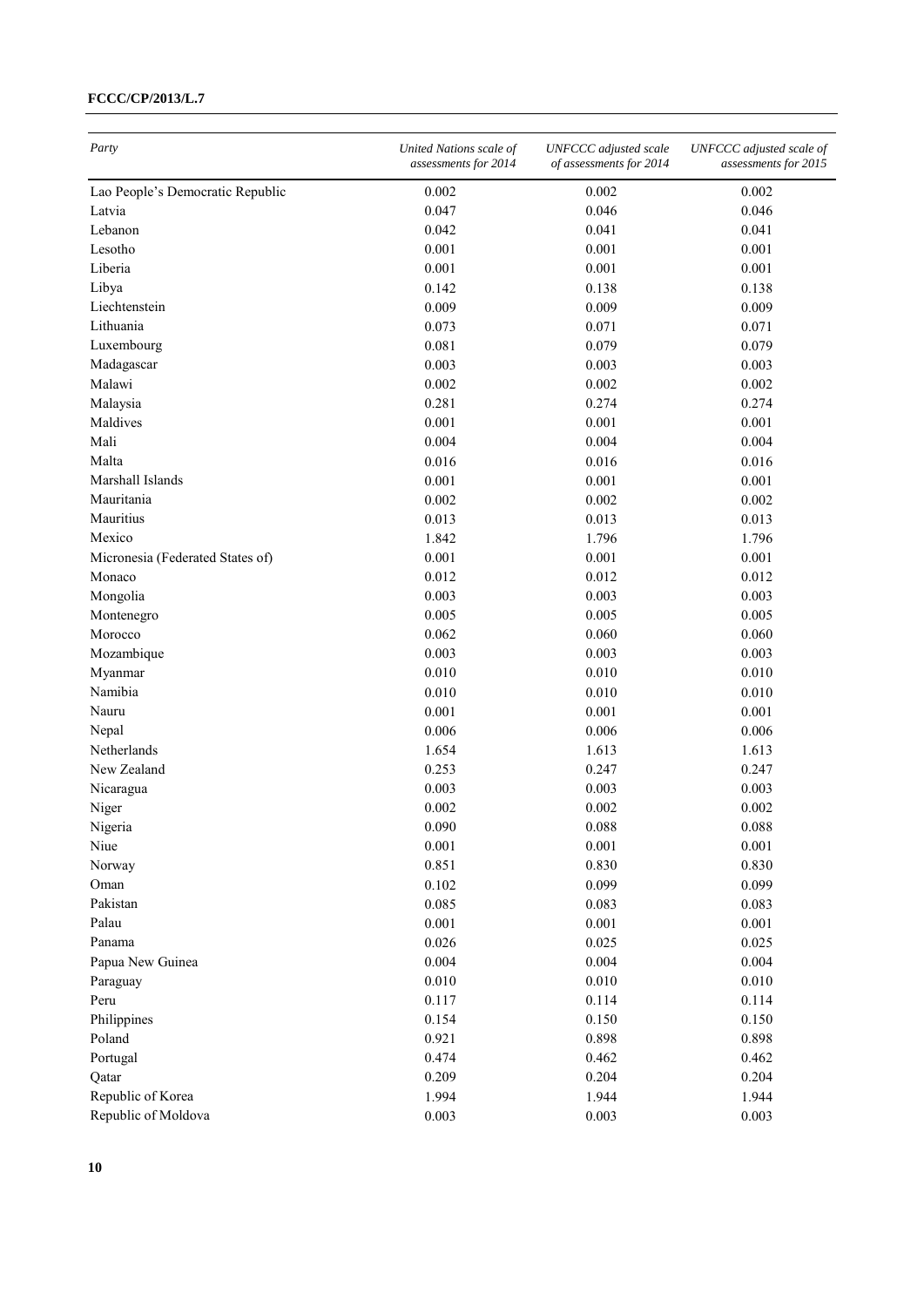| Party                                     | United Nations scale of<br>assessments for 2014 | <b>UNFCCC</b> adjusted scale<br>of assessments for 2014 | UNFCCC adjusted scale of<br>assessments for 2015 |
|-------------------------------------------|-------------------------------------------------|---------------------------------------------------------|--------------------------------------------------|
| Romania                                   | 0.226                                           | 0.220                                                   | 0.220                                            |
| Russian Federation                        | 2.438                                           | 2.377                                                   | 2.377                                            |
| Rwanda                                    | 0.002                                           | 0.002                                                   | 0.002                                            |
| Saint Kitts and Nevis                     | 0.001                                           | 0.001                                                   | 0.001                                            |
| Saint Lucia                               | 0.001                                           | 0.001                                                   | 0.001                                            |
| Saint Vincent and the Grenadines          | 0.001                                           | 0.001                                                   | 0.001                                            |
| Samoa                                     | 0.001                                           | 0.001                                                   | 0.001                                            |
| San Marino                                | 0.003                                           | 0.003                                                   | 0.003                                            |
| Sao Tome and Principe                     | 0.001                                           | 0.001                                                   | 0.001                                            |
| Saudi Arabia                              | 0.864                                           | 0.842                                                   | 0.842                                            |
| Senegal                                   | 0.006                                           | 0.006                                                   | 0.006                                            |
| Serbia                                    | 0.040                                           | 0.039                                                   | 0.039                                            |
| Seychelles                                | 0.001                                           | 0.001                                                   | 0.001                                            |
| Sierra Leone                              | 0.001                                           | 0.001                                                   | 0.001                                            |
| Singapore                                 | 0.384                                           | 0.374                                                   | 0.374                                            |
| Slovakia                                  | 0.171                                           | 0.167                                                   | 0.167                                            |
| Slovenia                                  | 0.100                                           | 0.098                                                   | 0.098                                            |
| Solomon Islands                           | 0.001                                           | 0.001                                                   | 0.001                                            |
| Somalia                                   | 0.001                                           | 0.001                                                   | 0.001                                            |
| South Africa                              | 0.372                                           | 0.363                                                   | 0.363                                            |
| Spain                                     | 2.973                                           | 2.899                                                   | 2.899                                            |
| Sri Lanka                                 | 0.025                                           | 0.024                                                   | 0.024                                            |
| Sudan                                     | 0.010                                           | 0.010                                                   | 0.010                                            |
| Suriname                                  | 0.004                                           | 0.004                                                   | 0.004                                            |
| Swaziland                                 | 0.003                                           | 0.003                                                   | 0.003                                            |
| Sweden                                    | 0.960                                           | 0.936                                                   | 0.936                                            |
| Switzerland                               | 1.047                                           | 1.021                                                   | 1.021                                            |
| Syrian Arab Republic                      | 0.036                                           | 0.035                                                   | 0.035                                            |
|                                           | 0.003                                           | 0.003                                                   | 0.003                                            |
| Tajikistan<br>Thailand                    | 0.239                                           | 0.233                                                   | 0.233                                            |
| The former Yugoslav Republic of Macedonia |                                                 | 0.008                                                   |                                                  |
|                                           | 0.008                                           |                                                         | 0.008                                            |
| Timor-Leste                               | 0.002                                           | 0.002                                                   | 0.002                                            |
| Togo                                      | 0.001                                           | 0.001                                                   | 0.001                                            |
| Tonga                                     | 0.001                                           | 0.001                                                   | 0.001                                            |
| Trinidad and Tobago                       | 0.044                                           | 0.043                                                   | 0.043                                            |
| Tunisia                                   | 0.036                                           | 0.035                                                   | 0.035                                            |
| Turkey                                    | 1.328                                           | 1.295                                                   | 1.295                                            |
| Turkmenistan                              | 0.019                                           | 0.019                                                   | 0.019                                            |
| Tuvalu                                    | 0.001                                           | 0.001                                                   | 0.001                                            |
| Uganda                                    | 0.006                                           | 0.006                                                   | 0.006                                            |
| Ukraine                                   | 0.099                                           | 0.097                                                   | 0.097                                            |
| <b>United Arab Emirates</b>               | 0.595                                           | 0.580                                                   | 0.580                                            |
| United Kingdom of Great Britain and       |                                                 |                                                         |                                                  |
| Northern Ireland                          | 5.179                                           | 5.050                                                   | 5.050                                            |
| United Republic of Tanzania               | 0.009                                           | 0.009                                                   | 0.009                                            |
| United States of America                  | 22.000                                          | 21.450                                                  | 21.450                                           |
| Uruguay                                   | 0.052                                           | 0.051                                                   | 0.051                                            |
| Uzbekistan                                | 0.015                                           | 0.015                                                   | 0.015                                            |
| Vanuatu                                   | 0.001                                           | 0.001                                                   | 0.001                                            |